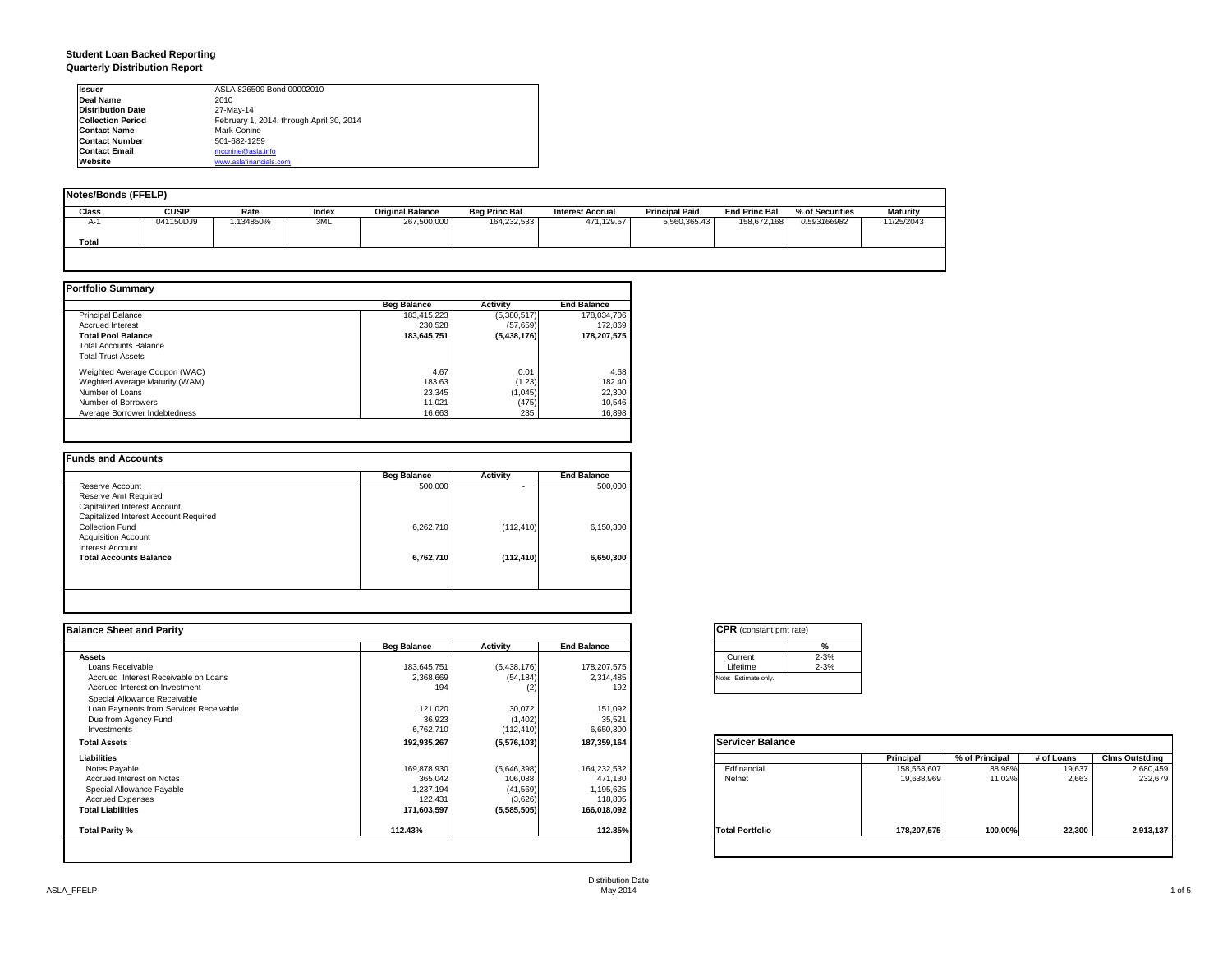## **Student Loan Backed Reporting**

|  | <b>Quarterly Distribution Report</b> |  |
|--|--------------------------------------|--|
|--|--------------------------------------|--|

|                         | # of Loans |        | <b>Principal</b> |               | % of Principal   |         | <b>WAC</b> |        | <b>WARM</b> |        |
|-------------------------|------------|--------|------------------|---------------|------------------|---------|------------|--------|-------------|--------|
|                         | Beginning  | Ending | Beginning        | Ending        | <b>Beginning</b> | Ending  | Beginning  | Ending | Beginning   | Ending |
| In School               | 88         | 74     | 200,356          | 171,644       | 0.11%            | 0.10%   | 4.02       | 4.01   | 118.34      | 118.33 |
| Grace                   | 38         | 32     | 95,829           | 76,062        | 0.05%            | 0.04%   | 5.11       | 5.35   | 118.76      | 117.94 |
| Repayment               |            |        |                  |               |                  |         |            |        |             |        |
| Current                 | 14,301     | 12,720 | 122.915.371      | 123,293,996   | 66.93%           | 69.19%  | 4.65       | 4.64   | 185.16      | 184.62 |
| 31-60 Days Delinquent   | 748        | 666    | 4,896,991        | 5,722,137     | 2.67%            | 3.21%   | 4.63       | 4.91   | 179.43      | 174.43 |
| 61-90 Days Delinquent   | 570        | 401    | 3,337,564        | 2,806,381     | 1.82%            | 1.57%   | 4.87       | 4.77   | 175.21      | 160.60 |
| 91-120 Days Delingent   | 359        | 235    | 2,438,124        | 1,755,856     | 1.33%            | 0.99%   | 4.64       | 4.84   | 154.60      | 176.09 |
| 121-180 Days Delinquent | 598        | 353    | 3,988,913        | 2,957,981     | 2.17%            | 1.66%   | 4.37       | 4.70   | 162.85      | 167.81 |
| 181-270 Days Delinquent | 598        | 442    | 4,556,036        | 3,904,220     | 2.48%            | 2.19%   | 4.91       | 4.81   | 171.70      | 166.80 |
| 271+ Days Delinquent    | 290        | 213    | 1,949,129        | 1,714,333     | 1.06%            | 0.96%   | 4.99       | 5.21   | 194.43      | 194.33 |
| <b>Total Repayment</b>  | 17,464     | 15,030 | 144,082,128      | 142, 154, 904 | 78.46%           | 79.77%  | 4.66       | 4.66   | 183.78      | 183.08 |
| Forbearance             | 2,213      | 1,540  | 17,369,419       | 14,910,675    | 9.46%            | 8.37%   | 4.68       | 4.70   | 181.07      | 182.70 |
| Deferment               | 3,159      | 2,608  | 19,411,762       | 18,443,774    | 10.57%           | 10.35%  | 4.77       | 4.78   | 176.38      | 175.49 |
| Claims in Progress      | 368        | 316    | 2,454,014        | 2,450,516     | 1.34%            | 1.38%   | 4.83       | 4.88   | 197.09      | 189.02 |
| <b>Claims Denied</b>    | 15         | 37     | 32,242           |               | 0.02%            | 0.00%   | 4.15       | 4.72   | 143.89      | 233.88 |
| <b>Total Portfolio</b>  | 23,345     | 19,637 | 183,645,751      | 178,207,575   | 100.00%          | 100.00% | 4.68       | 4.68   | 182.85      | 182.40 |

|                                     |           | # of Loans |                  | <b>Principal</b> |           | % of Principal |                  | <b>WAC</b> |           | <b>WARM</b> |
|-------------------------------------|-----------|------------|------------------|------------------|-----------|----------------|------------------|------------|-----------|-------------|
|                                     | Beginning | Ending     | <b>Beginning</b> | Ending           | Beginning | Endina         | <b>Beginning</b> | Endina     | Beginning | Ending      |
| Current                             | 14,301    | 12,720     | 122,915,371      | 123,293,996      | 85.31%    | 86.73%         | 4.65             | 4.64       | 185.16    | 184.62      |
| 31-60 Days Delinquent               | 748       | 666        | 4,896,991        | 5,722,137        | 3.40%     | 4.03%          | 4.63             | 4.91       | 179.43    | 174.43      |
| 61-90 Days Delinquent               | 570       | 401        | 3,337,564        | 2,806,381        | 2.32%     | 1.97%          | 4.87             | 4.77       | 175.21    | 160.60      |
| 91-120 Days Delingent               | 359       | 235        | 2,438,124        | 1,755,856        | 1.69%     | 1.24%          | 4.64             | 4.84       | 154.60    | 176.09      |
| 121-180 Days Delinquent             | 598       | 353        | 3,988,913        | 2,957,981        | 2.77%     | 2.08%          | 4.37             | 4.70       | 162.85    | 167.81      |
| 181-270 Days Delinquent             | 598       | 442        | 4,556,036        | 3,904,220        | 3.16%     | 2.75%          | 4.91             | 4.81       | 171.70    | 166.80      |
| 271+ Days Delinquent                | 290       | 213        | 1,949,129        | 1,714,333        | 1.35%     | 1.21%          | 4.99             | 5.21       | 194.43    | 194.33      |
| <b>Total Portfolio in Repayment</b> | 17,464    | 15,030     | 144,082,128      | 142,154,904      | 100.00%   | 100.00%        | 4.66             | 4.66       | 183.78    | 183.08      |

| Portfolio by Loan Type           |                  |        |                  |             |                  |         |                  |        |             |        |  |
|----------------------------------|------------------|--------|------------------|-------------|------------------|---------|------------------|--------|-------------|--------|--|
|                                  | # of Loans       |        | <b>Principal</b> |             | % of Principal   |         | <b>WAC</b>       |        | <b>WARM</b> |        |  |
|                                  | <b>Beginning</b> | Endina | Beginning        | Endina      | <b>Beainning</b> | Endina  | <b>Beginning</b> | Endina | Beginning   | Endina |  |
| Subsidized Consolidation Loans   | 5,447            | 4.710  | 71,075,684       | 68,691,427  | 38.70%           | 38.55%  | 4.93             | 4.94   | 184.65      | 183.89 |  |
| Unsubsidized Consolidation Loans | 5,258            | 4.572  | 79,438,397       | 78,214,002  | 43.26%           | 43.89%  | 4.89             | 4.90   | 208.80      | 207.92 |  |
| Subsidized Stafford Loans        | 8,226            | 6,551  | 18,037,706       | 17,715,653  | 9.82%            | 9.94%   | 3.26             | 3.27   | 111.73      | 111.97 |  |
| Unsubsidized Stafford Loans      | 4,109            | 3,570  | 13,773,072       | 12,326,010  | 7.50%            | 6.92%   | 3.68             | 3.68   | 122.43      | 123.24 |  |
| PLUS/GradPLUS Loans              | 272              | 227    | 1,186,769        | 1,126,838   | 0.65%            | 0.63%   | 7.33             | 7.33   | 81.75       | 81.21  |  |
| SLS Loans                        | 33               |        | 134,123          | 133,645     | 0.07%            | 0.07%   | 3.31             | 3.30   | 83.56       | 83.52  |  |
| <b>Total Portfolio</b>           | 23,345           | 19,637 | 183.645.751      | 178.207.575 | 100.00%          | 100.00% | 4.68             | 4.68   | 182.85      | 182.40 |  |

| Portfolio by Program Type                  |                  |        |                  |             |                |         |            |        |                  |        |  |  |
|--------------------------------------------|------------------|--------|------------------|-------------|----------------|---------|------------|--------|------------------|--------|--|--|
|                                            | # of Loans       |        | <b>Principal</b> |             | % of Principal |         | <b>WAC</b> |        | <b>WARM</b>      |        |  |  |
|                                            | <b>Beainning</b> | Endina | Beginning        | Endina      | Beginning      | Ending  | Beainnina  | Endina | <b>Beainning</b> | Ending |  |  |
| Graduate / 4-Year Loans                    | 19,276           | 16,882 | 155,581,966      | 151,250,753 | 84.72%         | 84.87%  | 4.65       | 4.65   | 186.46           | 185.98 |  |  |
| 2-Year Loans                               | 2,857            | 2,410  | 14,749,841       | 14,429,518  | 8.03%          | 8.10%   | 4.97       | 4.98   | 136.05           | 136.11 |  |  |
| Proprietary / Technical / Vocational Loans | 390              | 297    | 1,571,613        | 1,478,930   | 0.86%          | 0.83%   | 5.31       | 5.31   | 145.79           | 145.81 |  |  |
| Unknown (Consolidation) Loans              | 822              |        | 11,742,330       | 11,048,375  | 6.39%          | 6.20%   | 5.21       | 5.27   | 170.20           | 169.18 |  |  |
| Other Loans                                |                  |        |                  |             |                |         |            |        |                  |        |  |  |
| <b>Total Portfolio</b>                     | 23,345           | 19,637 | 183,645,751      | 178,207,575 | 100.00%        | 100.00% | 4.68       | 4.68   | 182.85           | 182.40 |  |  |
|                                            |                  |        |                  |             |                |         |            |        |                  |        |  |  |

|                        |           | # of Loans |                  | Principal   |           | % of Principal |  |
|------------------------|-----------|------------|------------------|-------------|-----------|----------------|--|
|                        | Beginning | Endina     | <b>Beginning</b> | Endina      | Beginning | Endina         |  |
| <b>Fixed Loans</b>     | 11,536    | 11.200     | 141.357.755      | 137,778,174 | 76.97%    | 77.31%         |  |
| Variable Loans         | 11,809    | 8,437      | 42.287.996       | 40,429,401  | 23.03%    | 22.69%         |  |
| T-Bill Loans           | 11.785    | 8.414      | 42,199,181       | 40,344,530  | 22.98%    | 22.64%         |  |
| CMT Loans              | 24        | 23         | 88.815           | 84.871      | 0.05%     | 0.05%          |  |
| <b>Total Portfolio</b> | 23,345    | 19,637     | 183,645,751      | 178,207,575 | 100.00%   | 100.00%        |  |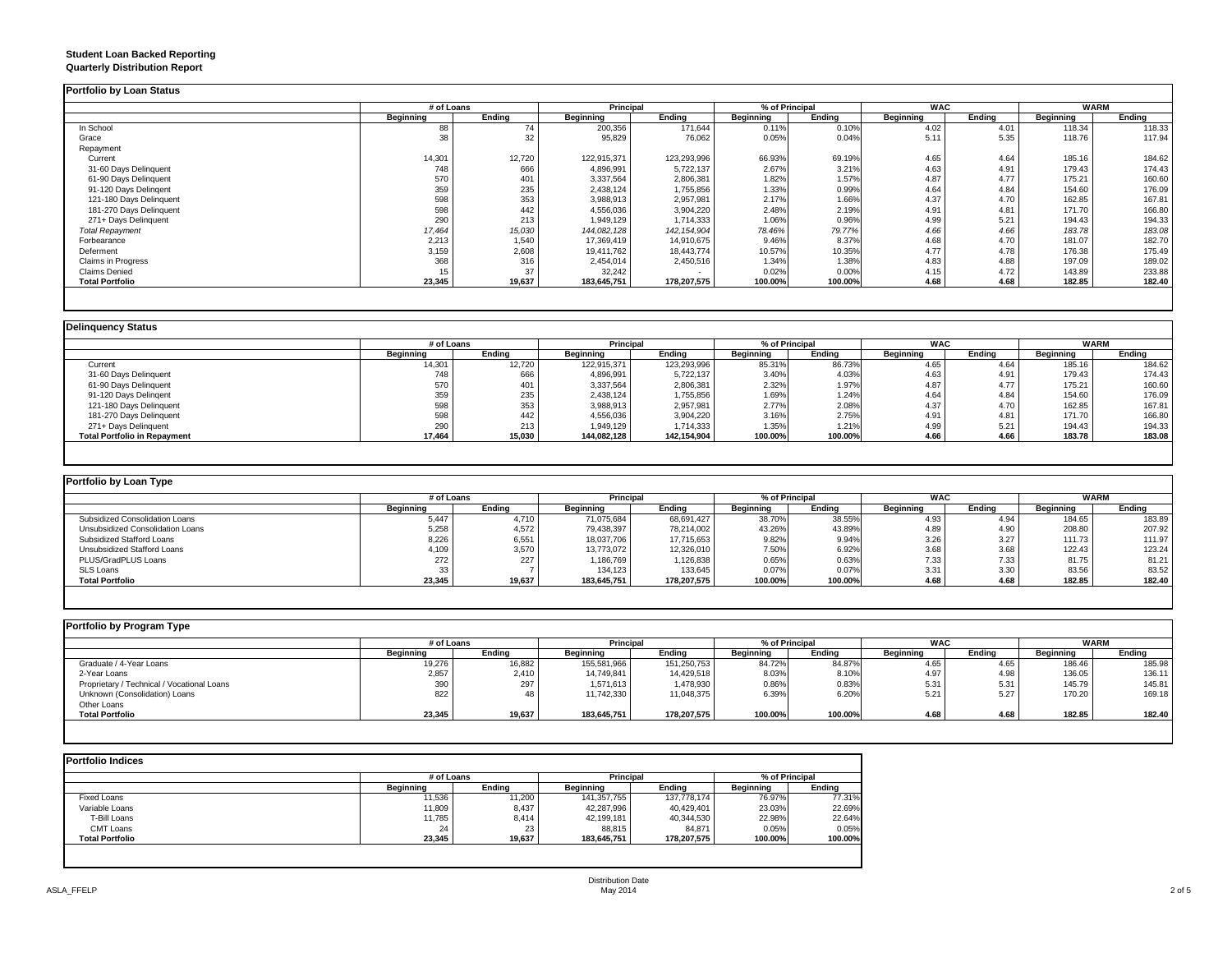**Distribution Date** May 27, 2014<br>**Collection Period** Collection Period Energy 1, 2104, through A February 1, 2104, through April 30, 2014

## **Collection Activity**

| <b>Collection Account</b>                                                                   | as of 4/30/2014 |
|---------------------------------------------------------------------------------------------|-----------------|
| Beginning Balance - February 1, 2014                                                        | 6,262,710       |
| <b>Collection Amount Received</b>                                                           | 7,360,335       |
| Reserve Account                                                                             |                 |
| <b>Excess of Required Reserve Account</b>                                                   |                 |
| Interest on Investment Earnings                                                             | 239             |
| Capitalized Interest Account (after a stepdown or release date)                             |                 |
| Payments from Guarantor                                                                     |                 |
| Prior Quarter's Allocations or Adjustments                                                  |                 |
| Prepayments                                                                                 |                 |
| Special Allowance Payments to Department of Education                                       |                 |
| <b>Consolidation Rebate Fees</b>                                                            | (268, 430)      |
| Transfer from Capitalized Interest Fund                                                     |                 |
| Principal payments, interest payments, administration fees, servicing fees and trustee fees | (6,503,833)     |
| Transfer to the Department Rebate Fund                                                      | (700, 721)      |
| Other Amounts Received in Collection Fund                                                   |                 |
| Total Available Funds                                                                       | 6,150,300       |
|                                                                                             |                 |
|                                                                                             |                 |

| <b>Fees Due for Current Period</b> | as of 4/30/2014 |
|------------------------------------|-----------------|
| Indenture Trustee Fees             |                 |
| <b>Servicing Fees</b>              | 103,954         |
| <b>Administration Fees</b>         | 14,851          |
| Late Fees                          |                 |
| <b>Other Fees</b>                  |                 |
| <b>Total Fees</b>                  | 118.805         |

| <b>ICumulative Default Rate</b>                                   | as of 4/30/2014 |
|-------------------------------------------------------------------|-----------------|
|                                                                   |                 |
| <b>Current Period's Defaults</b>                                  | 2,274,989.66    |
| <b>Cumulative Defaults</b>                                        | 38,134,694.82   |
| Loans for which claims have been filed as of applicable month end | 8,044,604.33    |
| <b>Cumulative Default Rate</b>                                    | 15.49%          |
| Cumulative Recoveries (including reimbursements and collections)  |                 |
| <b>Payments from Guarantor</b>                                    | 34,535,592.73   |
| <b>Borrower Recoveries</b>                                        | n/a             |
| <b>Recovery Rate</b>                                              | 90.56%          |
| <b>Cumulative Net Loss</b>                                        | 3,599,102.09    |
| <b>Cumulative Net Loss</b>                                        | 1.46%           |
|                                                                   |                 |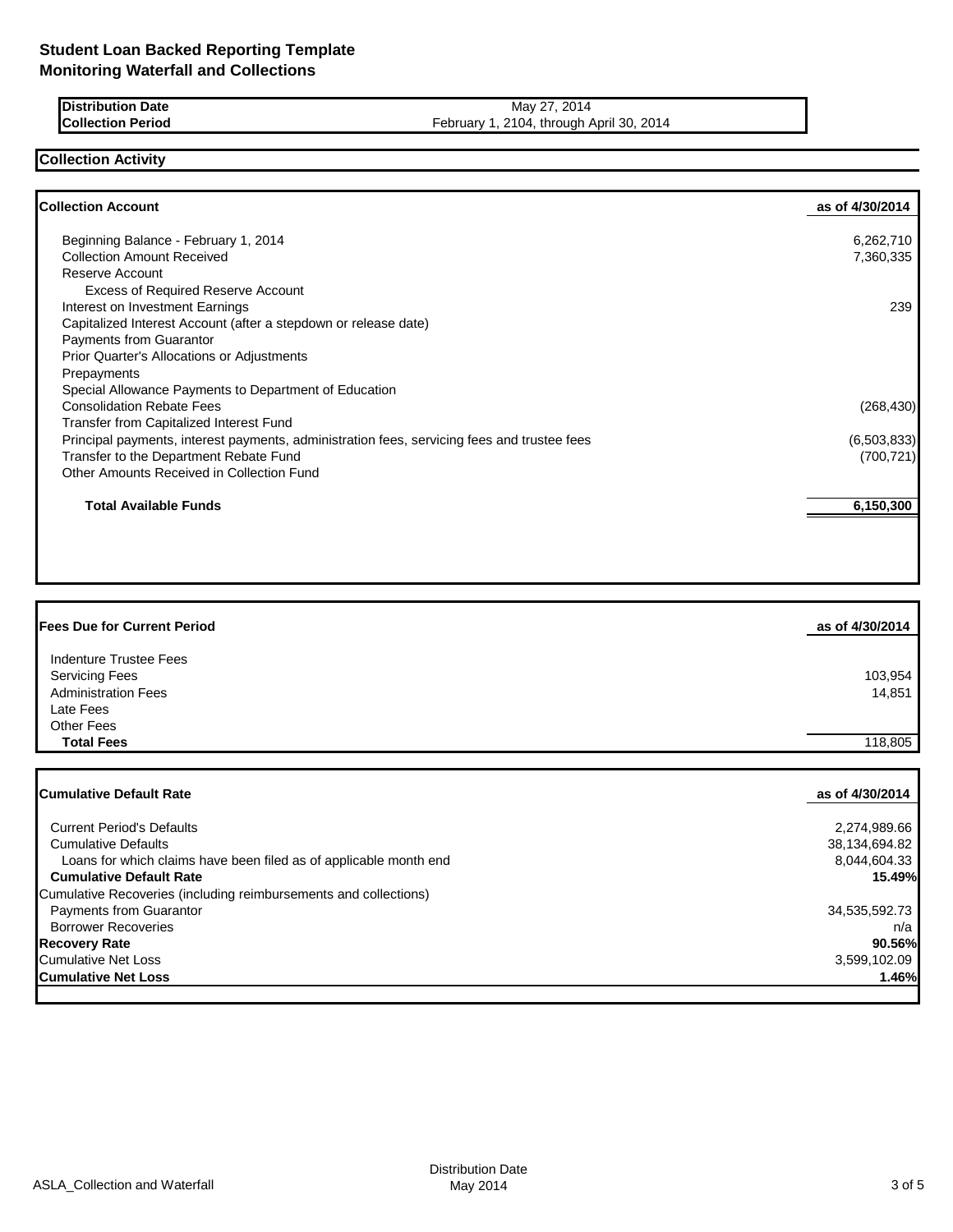# **Waterfall Activity**

| <b>Waterfall for Distribution</b>                                                         | <b>Amount Due</b> | <b>Amount Remaining</b> |
|-------------------------------------------------------------------------------------------|-------------------|-------------------------|
| <b>Total Available Funds</b>                                                              |                   | 6,150,300               |
| <b>First:</b> Payments required under applicable Joint Sharing Agreement                  |                   |                         |
| <b>Second: Trustee Fees</b>                                                               |                   |                         |
| Third: Servicing Fees and Backup Servicing Fees                                           | 103,954           | 6,046,346               |
| <b>Fourth: Administration Fees</b>                                                        | 14.851            | 6,031,495               |
| <b>Fifth: Noteholder Interest</b>                                                         | 471,129.57        | 5,560,365.28            |
| Sixth: Reinstate the balance of the Reserve Fund up to the Specified Reserve Fund Balance |                   |                         |
| Seventh: Noteholder Principal, until paid in full                                         | 5,560,365.43      | (0)                     |
|                                                                                           |                   |                         |

| <b>Principal and Interest Distributions</b> | Class A-1      |
|---------------------------------------------|----------------|
| Quarterly Interest Due                      | 471,129.57     |
| Quarterly Interest Paid                     | 471,129.57     |
| <b>Interest Shortfall</b>                   | 01             |
| Interest Carryover Due                      | $\overline{0}$ |
| Interest Carryover Paid                     | 01             |
| Interest Carryover                          | 0Ι             |
| Quarterly Principal Distribution Amount     | 5,560,365.43   |
| Quarterly Principal Paid                    | 5,560,365.43   |
| Shortfall                                   | 0              |
| <b>Total Distribution Amount</b>            | 6,031,495.00   |
|                                             |                |